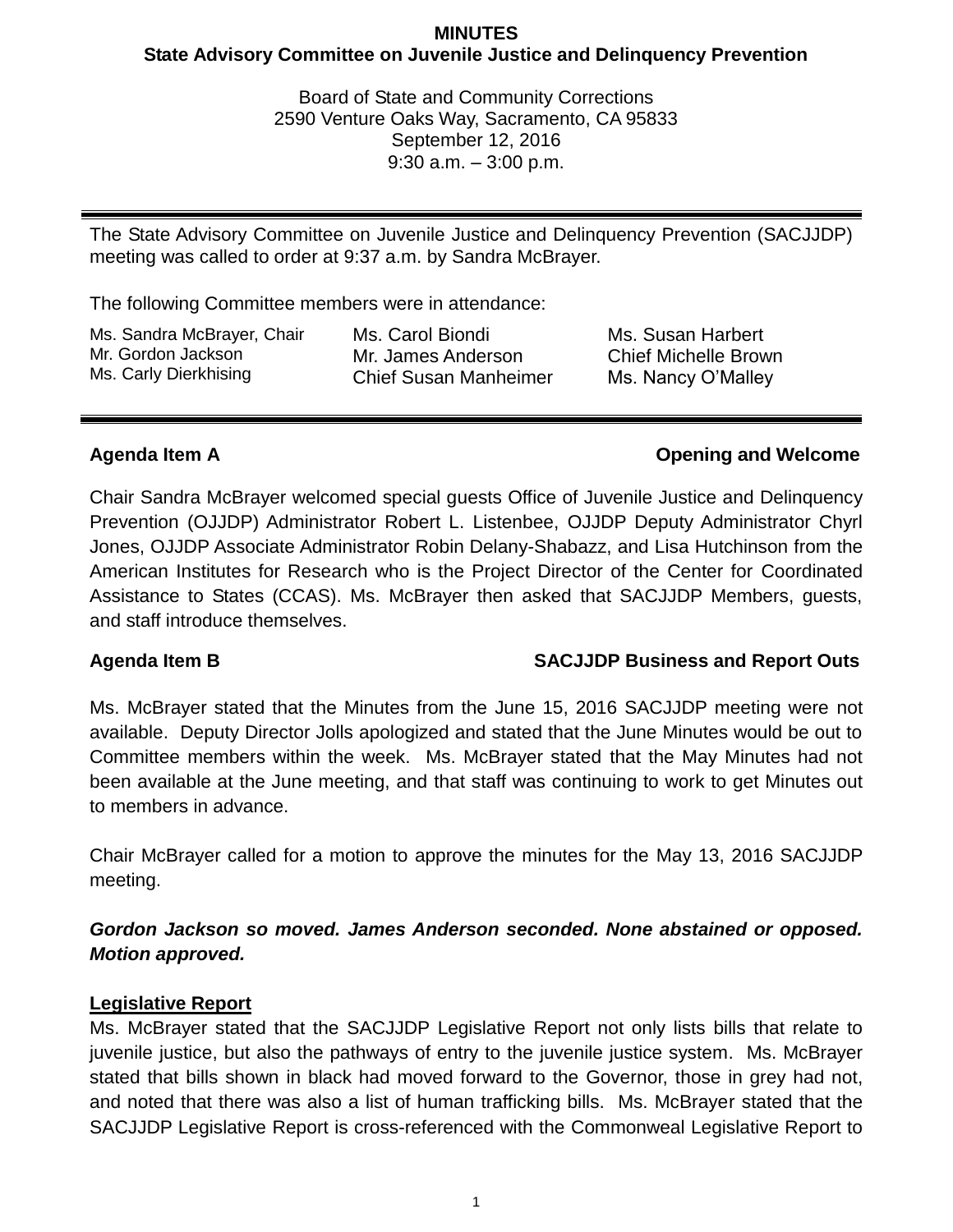ensure bills pertinent to the Committee are tracked by the SACJJDP. Carol Biondi asked if Proposition 57, the Governor's Initiative, had been included and was told it had not. Ms. Jolls reminded members that the SACJJDP Legislative Report only includes legislation. Ms. McBrayer reminded members that at the June 2016 SACJJDP meeting, they had been asked to check with their employers to see if members would have a conflict of interest if they supported the Governor's Initiative. Ms. McBrayer asked and Probation Chief Michelle Brown confirmed that she is able to support the Governor's Initiative under SACJJDP, but cannot have her individual name listed.

# *Carol Biondi moved for the committee to formally support the Governor's Initiative. Susan Harbert seconded.*

District Attorney Nancy O'Malley stated her intent to recuse herself from the vote. BSCC Chair Linda Penner then indicated that taking a position on a ballot initiative is political activity that the Committee cannot engage in. Ms. McBrayer noted that other State Advisory Groups (SAGs) are able to actively engage in legislation, propositions and a variety of other political reforms and asked if there is a specific California law that prevents this. BSCC's Legal Counsel Aaron Maguire stated that there is a difference between legislation and political activity and that taking a position on a ballot measure is political activity by a body funded by the state and appointed by the Governor. Ms. McBrayer stated that the SACJJDP is funded with federal dollars. BSCC Executive Director Kathleen Howard stated that there is a 50% state match in Administrative funding. Deputy Administrator Jones clarified that the SAG setaside is not subject to match. Mr. Maguire stated that there is still a match in BSCC staff funding and stated that the federal grant administration guide prohibits political activity. Deputy Administrator Jones replied that the prohibition was specific to lobbying. Ms. Howard stated that taking a position on a statewide ballot initiative would be lobbying. Deputy Administrator Jones and Associate Administrator Robin Delany-Shabazz suggested the federal Office of General Counsel be engaged in this discussion. Ms. McBrayer suggested that there be additional conversation with OJJDP, Office of General Counsel and BSCC to obtain clarity on this issue. Deputy Administrator Jones stated that she would put Mr. Maguire in touch with the federal Office of General Counsel to clarify this process.

## *Motion held.*

## **Legislation Discussion Continued**

Ms. McBrayer noted that SB 1143 is still moving forward. It would limit solitary confinement in juvenile detention facilities to no more than four hours at a time and specify that it only be used for control and not punishment and not for youth with mental health issues.

## **Use of Force Workgroup Update**

Ms. McBrayer provided an update on the Use of Force Workgroup. The BSCC's Juvenile Justice Standing Committee (JJSC), chaired by David Steinhart, and the SACJJDP have joined together in a small workgroup to research and better understand the types of use of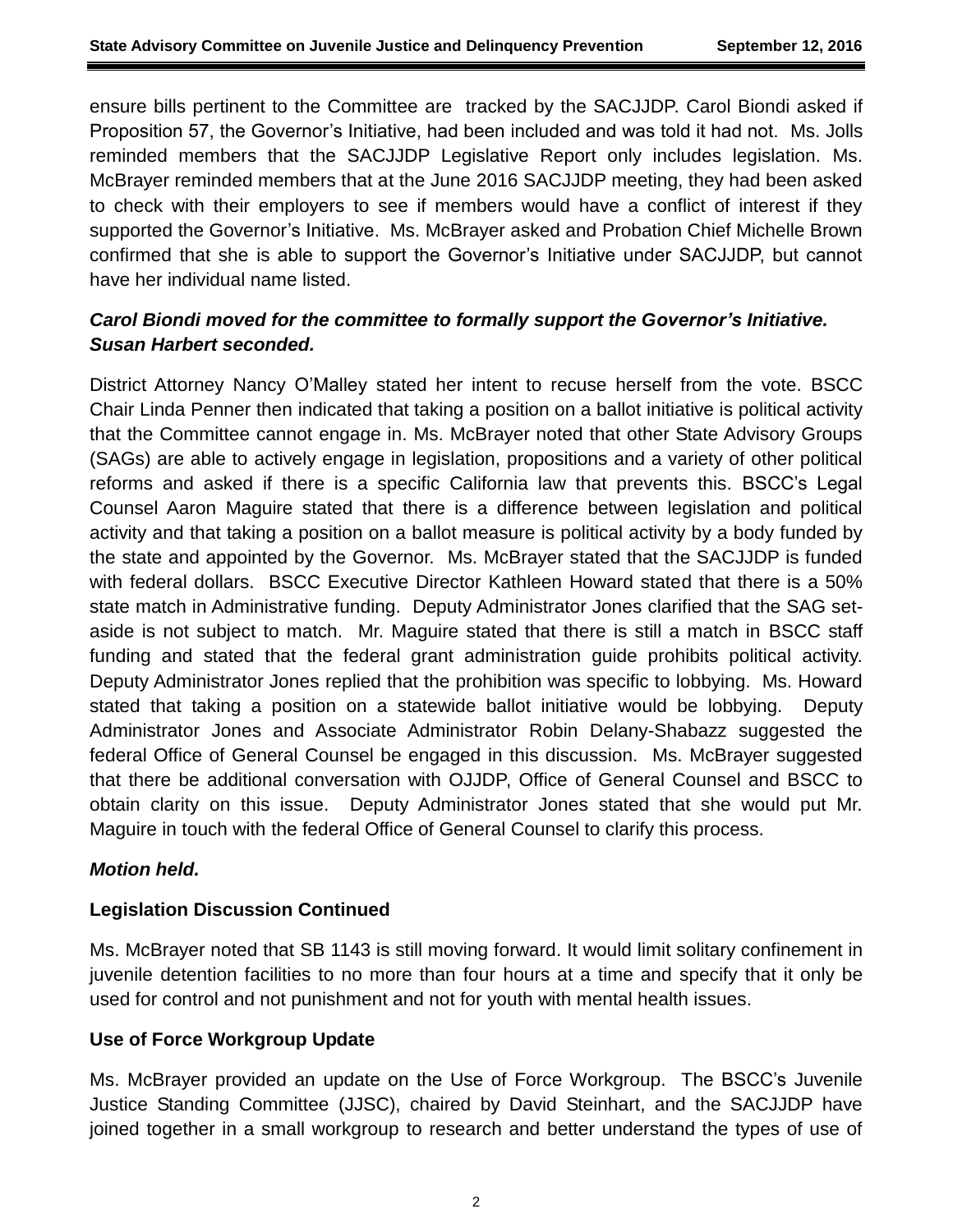force used in detention facilities in California. There is no uniform data currently available so the Workgroup would like to work with the Chief Probation Officers of California (CPOC) to develop an anonymous county survey to see what types of use of force are used in California juvenile detention facilities. BSCC Deputy Director Allison Ganter is also developing an informal list of types of use of force currently observed by the BSCC's Facility Standards and Operations Division. Ms. McBrayer stated that the Workgroup is also interested in conducting some listening tours to get feedback from persons involved in use of force. Ms. McBrayer stated that Ms. Brown will be presenting the Workgroups's ideas to the CPOC Executive Committee. Ms. Brown stated that the presentation would occur on Wednesday.

Committee members discussed the formation of a similar joint SACJJDP/JJSC workgroup focused on Behavioral Health. Ms. McBrayer stated that the intent of the workgroup would be to gain a better understanding of gaps in behavioral health services, what is being provided in different counties, and how to best share national best practices and local examples of what works. Gordon Jackson commented that highlighting promising practices, not just evidence based practices, is an important step and would be welcomed by professionals in the field of education. ChiefManheimer noted that there is a lack of information on multidisciplinary and non-governmental best practices and noted that it is important to divert as many youth as possible from the system at the multiple entry points of law enforcement, probation, and the courts. Carly Dierkheising encouraged the workgroup to specifically look at how to best address gaps in transportation to services and whether the services are evidence-based. Ms. McBrayer provided an example based upon a transportation grant at the Department of Education and explained that traditionally schools think of funding bus services, but had been told they could also fund Uber rides or pay stipends to parents who would carpool. Ms. McBrayer noted that it will be important to include participants from education, health, and behavioral health services in addition to law enforcement, probation, and the courts and that these agencies work together to develop some type of joint or leveraged funding model so that one agency is not responsible for bearing the full cost of any recommended services or programming. Ms. Dierkhsing stated that the Los Angeles Board of Supervisors has established a multi-disciplinary workgroup headed by Denise Herz that is already looking at all the different service avenues. Ms. McBrayer asked Mr. Steinhart (in the audience) if Denise Herz is also a member of the JJSC and he stated that she is. Carol Biondi, who is on the Los Angeles workgroup, noted that they have not begun addressing juveniles yet. Ms. McBrayer explained that she and Mr. Steinhart would ask some of their committee members to serve on this workgroup to develop a work plan and bring it back to both the SACJJDP and the JJSC.

## **Agenda Item C Remarks and Conversation: OJJDP Administrator Listenbee and Staff**

## **Administrator Listenbee Remarks**

OJJDP Administrator Listenbee stated that he had attended Law School at the University of California at Berkeley and that it was an honor to be back in California. He stated that he was accompanied by Deputy Administrator Chyrl Jones, who is second in command, and Robin Delany-Shabazz, who heads one of OJJDP's main divisions. He advised that they were here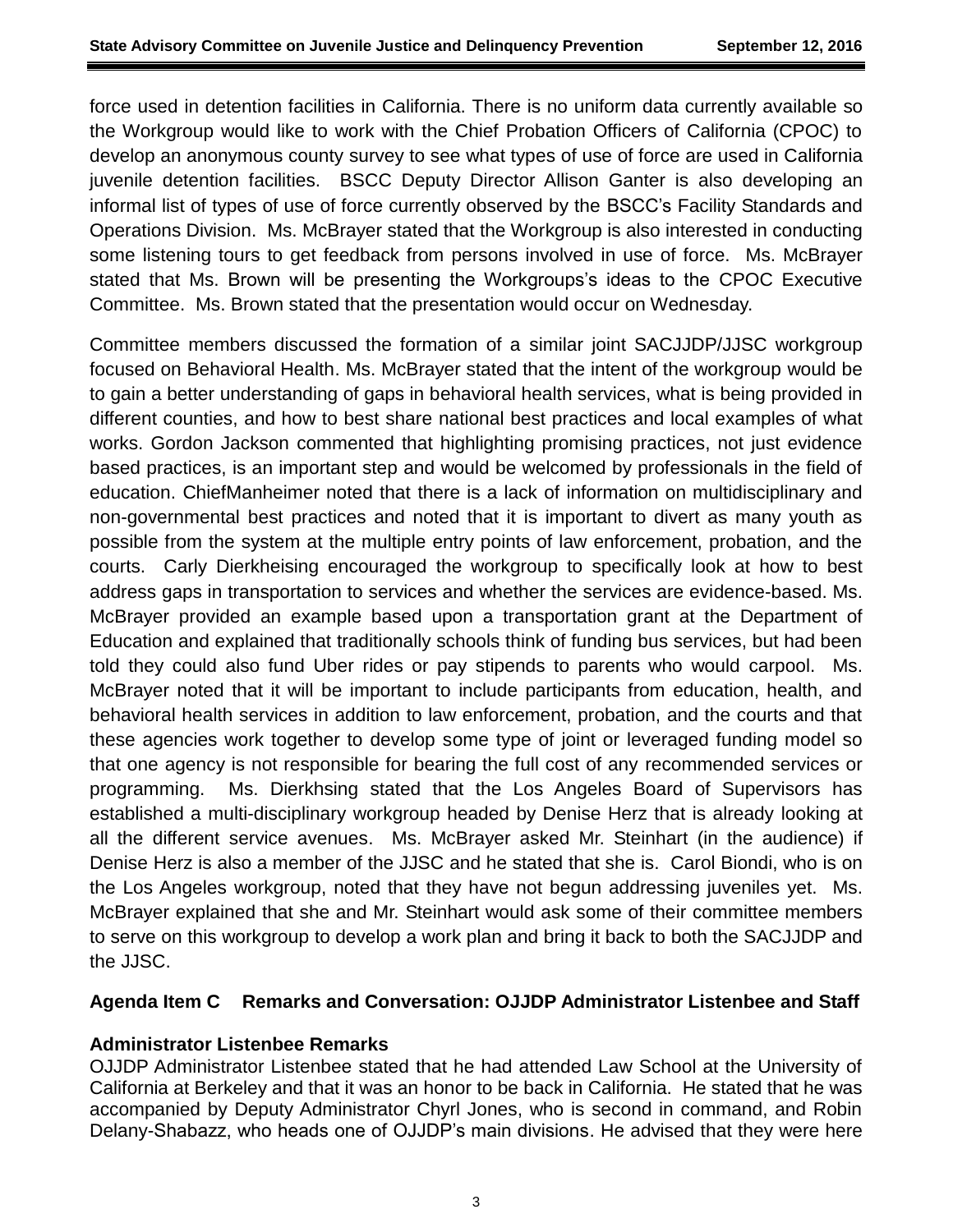not only to share their federal priorities, but also to hear what the California SAG is doing in order to determine where work can be aligned at both the federal and local levels as well as how OJJDP can best support the California SACJJDP. Administrator Listenbee stated that California is one of the leading states in terms of doing what is right for kids; for example, reducing the California Youth Authority population from over 10,000 kids to less than 1,000 kids. He stated that OJJDP and other states were watching and trying to emulate California. Administrator Listenbee thanked Ms. McBrayer and SACJJDP members for the invitation for OJJDP to come to California and said most states had not yet invited them.

Administrator Listenbee said that he would be talking about OJJDP priorities and the new proposed rulemaking (the first of its kind in over 20 years) and that Robin Delany-Shabazz would be talking about the National Campaign on Children's Exposure to Violence called *Changing Minds Now*. Administrator Listenbee stated that this was a top priority for Joe Torre who was Chair of the Attorney General Taskforce. He also stated that 6 of the 13 members on that Task Force were from California: Joe Torre, Father Boyle, Deanne Tilton-Durfee, Alicia Lieberman (San Francisco), Jim McDonnell (Los Angeles County Sheriff), and Georgina Mendoza-McDowell (Policy Advisor at OJJDP).

Administrator Listenbee stated that he comes from a SAG in Pennsylvania and it is a giant in the state that one has to go through for anything juvenile justice. He stated that for most states federal funding makes up about 10% of its juvenile justice budget and that in California that percentage might be 1% or less. In Pennsylvania, the SAG advised the governor on the expenditure of the remaining 90% of juvenile justice funding through the Pennsylvania Commission on Crime and Delinquency. Administrator Listenbee stated that Deputy Administrator Jones is the expert on how SAGs provide political guidance. He stated that the Pennsylavnia SAG did not provide political guidance because Pennsylvania did not have the same types of initiative and reform processes that California has, but that they always gave their legal opinions from their individual agencies. Administrator Listenbee stated that he had been an indigent defense lawyer for over 20 years and that he did not have any problem providing guidance through the non-profit Defender's Association of Philadelphia. He stated that each state is different and that California would have to find its own way. He also stated he had done work on Disproportionate Minority Contact (DMC) that resulted in the formation of a non-profit called the Pennsylvania DMC Youth Law Enforcement Corporation that developed and provided training to law enforcement agencies across Pennsylvania, on-site in the counties, and in other states on disproportionality and reducing racial and ethnic disparities (R.E.D.). Administrator Listenbee stated that with funding from the MacArthur Foundation's Juvenile Defense Action Network they had produced a training manual on indigent defense and provided free training for lawyers across the state. He stated that the SAG had an annual meeting and that attendance had expanded over time to include indigent defense lawyers, public defenders, and district attorneys and that the SAG provided free training and hotels for the annual meeting. Administrator Listenbee stated that he is not asking that California or any other state emulate Pennsylvania. He stated that Pennsylvania does not have all the answers, but that it does have some answers and stated that the work he had been discussing had all started from the SAG.

Administrator Listenbee stated that the next thing he wanted to emphasize was data. He stated that Georgia and Florida were among the leaders in data, but that it was Texas that had had the most impact on OJJDP. Administrator Listenbee stated that Texas had conducted a study called *"Breaking School Rules"* on around one million students with regard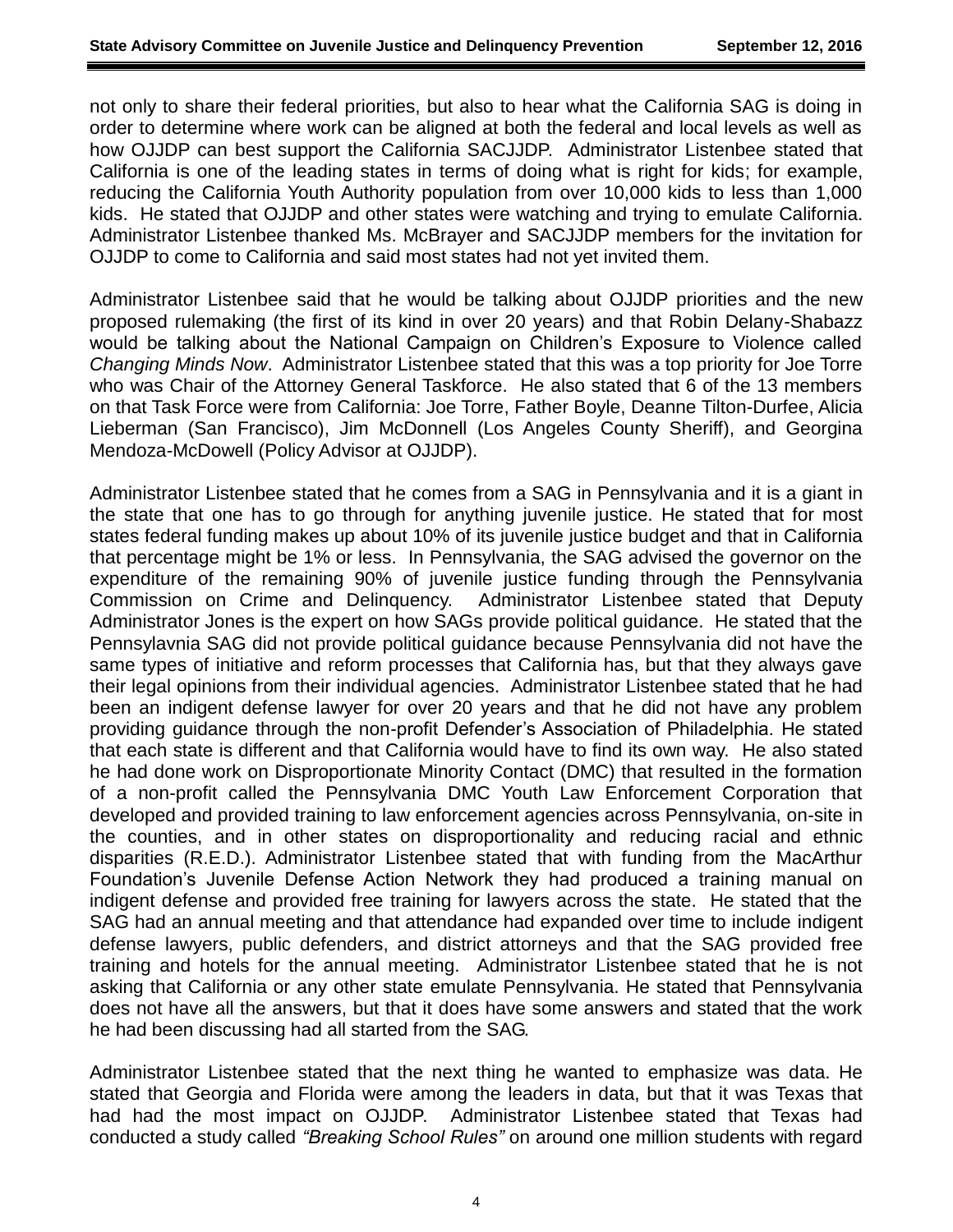to suspensions and expulsions and had found that there were not only racial and ethnic disparities, but also disparities for youth with disabilities. He stated that when Attorney General Eric Holder, Jr. and Secretary of Education Arne Duncan heard this report at a council meeting that they decided to launch the *Supportive School Discipline Initiat*ive headed by Robin Delany-Shabazz and focused on the school to prison pipeline. Administrator Listenbee stated Texas had published another study called *"Close to Home"* following California's lead on reducing the youth authority population, but that what had made Texas' study so powerful was that they actually tracked the youth and what happened to them and provided insights as to what they had learned.

Administrator Listenbee stated that OJJDP is working on policy statements for family and youth engagement and that it is critical to the future of juvenile justice to involve persons with these perspectives to lend some reality, not just conjecture, about what is going into the conversation. He stated that a former juvenile justice system-involved youth from Washington was the Vice Chair of the Federal Advisory Committee on Juvenile Justice and Delinquency Prevention and that this was helpful because she brought up different issues than those with no prior system involvement. Administrator Listenbee also stated that SACJJDP member James Anderson had a lot of experience at the national level and had been part of a meeting focused on youth and law enforcement. He noted that both the youth and law enforcement officers were more forthcoming when having an off-camera discussion and that having an honest conversation about the things the law enforcement officers had done as kids really helped to break down barriers.

Administrator Listenbee stated that OJJDP envisions a nation where our children are healthy, educated, and free from violence and that if they come into contact with the juvenile justice system, the contact should be rare, fair, and beneficial to them. Administrator Listenbee stated that the nation is doing a better job of diverting kids ("rare") and one way this is done is through pre-arrest diversion. Administrator Listenbee stated that as people learned about adolescent development and trauma, they realized that walking a kid down the hallway in handcuffs and pushing their head into a police car was traumatizing them. In Pennsylvania, they developed a prevention program run by the Department of Human Services so that when a child committed an infraction at school, a social worker went out to their home to talk about the diversion program. Even though it was a voluntary program, about 95% of children and families agreed to participate. This program, run under Deputy Administrator Jones' division, saw a two-thirds reduction (around 1,500 to 500) in the number of youth referred for school infractions over a two year period. Administrator Listenbee stated that civil citations are another form of diversion. This option spread from Miami to all of Florida based on research showing the juvenile justice system actually causes more harm to low-risk youth who are likely to age out of the system based on adolescent development alone. He stated that the same is true for moderate-risk youth, when a good assessment tool is used. Administrator Listenbee stated that what is "fair" is based on a child's perception; for example, a child may think that a Public Defender standing next to them the whole time and not saying a word is not fair representation. He stated that this led Attorney General Eric Holder, Jr. to hold a National Conference on Indigent Defense and to establish a Reentry Council in connection with the Council on State Governments that included juveniles on the committee to ensure it was "beneficial" to youth. He stated the Attorney General and Secretary Arne Duncan also decided to have the Department of Education and Department of Justice visit a detention center in Alexandria and develop and publish a *Correctional Education Guidance Package* and that additional work was done on expungements.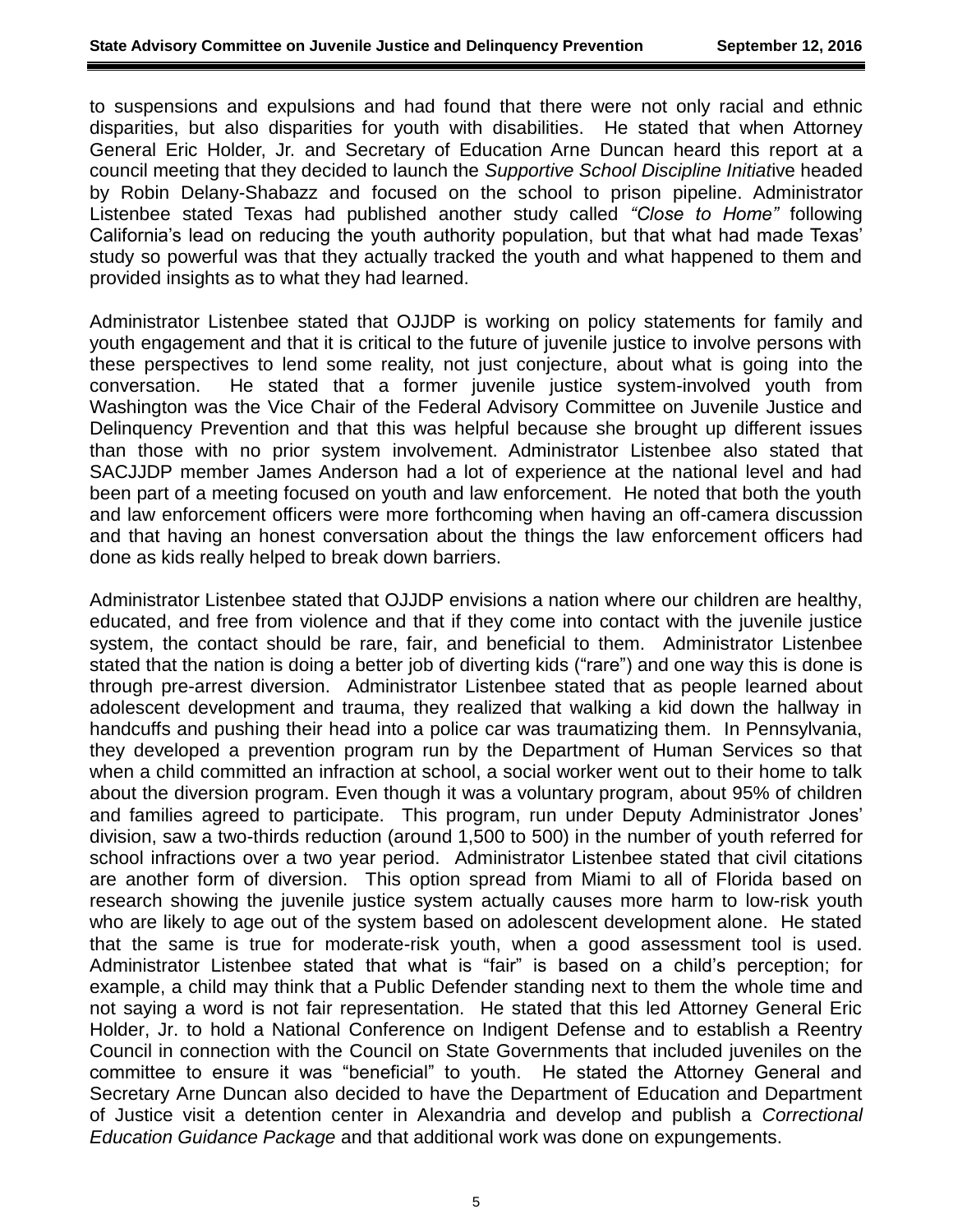Administrator Listenbee stated that he would be reviewing three basic priorities and that the first was Core Protections. Administrator Listenbee explained that when the Juvenile Justice Delinquency and Prevention Act (JJDPA) was last authorized in 2002, it required OJJDP to publish a new regulation (the last one was published December 10, 1996). He stated that OJJDP has been working toward this and on August 8, 2016 published its proposed rulemaking in the federal register. He stated that since 1974 states have achieved a 99% reduction in violations of the first three core requirements and have made some progress on reducing DMC. He stated that the proposed rulemaking, which uses the prior methodology, would result in 47 or 48 states being found out of compliance. He stated that this provides an opportunity for states to tell OJJDP what they think should be done and that states can help determine an alternate statistically valid methodology to objectively determine compliance. He stated that all feedback is due in the federal register by October 7, 2016 and that if more than one state collaborated and submitted the same feedback, it would carry more weight.

Administrator Listenbee stated that his second priority is reducing out of home placement. He stated that juvenile crime has dramatically declined over the last 20 years. Administrator Listenbee also stated that the number of juveniles in out of home placement has been reduced about 50% since 2001 (from around 109,000 to 51,000). He commended California for reducing out of home placement even further (from around 10,000 to 1,000). Administrator Listenbee stated that the question that remains is how to reduce that number even further, especially since we know that involving low-risk youth in the juvenile justice system actually causes more harm than good. He stated that nationwide, 5% of youth in out of home placement are status offenders, others are there due to probation and parole violations, and that states can help do more in addition to graduated sanctions. Administrator Listenbee stated that nationally, the 2013-14 cost to hold a youth in out of home placement is around \$100,000 per year and that it was \$199,319 in Hawaii and \$246,210 per year in California. He stated that we need to continue to reduce out of home placements and look at ways of redirecting the savings back to the front end of the system into diversion, mental health, and substance abuse treatment programs.

Administrator Listenbee stated that his third priority is the *Smart on Juvenile Justice Initiative* run out of Deputy Administrator Jones' division. He stated that one of the best ways to bring about reform is to have comprehensive statewide data driven reform. He stated that OJJDP partners with the PEW Charitable Trusts, which goes into a state and works with a multidisciplinary committee for several years to develop appropriate data collection tools based on what the state wants to do. Administrator Listenbee stated that this requires the support of the Governor, Chief Justice of the Supreme Court or the person there working closely on juvenile justice issues, and top legislators in the Senate and the House. He stated that the following states have already done this: Georgia, Kentucky, Hawaii, South Dakota, West Virginia, and Kansas. Administrator Listenbee stated that in Georgia, Governor Deal (who used to be a juvenile court judge) had partnered with Judge Teske (who came up with MOUs regarding reducing the number of kids coming out of the school system into the juvenile justice system). He stated that with funding from OJJDP and the National Council of Juvenile and Family Court Judges (NCJFCJ), Georgia has funded 16 sites that are using Judge Teske's model to reduce the school to prison pipeline. Administrator Listenbee stated that Kansas is just coming on-line in 2016 but that some of the exciting developments coming out of the Smart on Juvenile Justice Initiative included the following: Georgia has been focusing solely on evidence based practices and data driven decision making since 2013 and has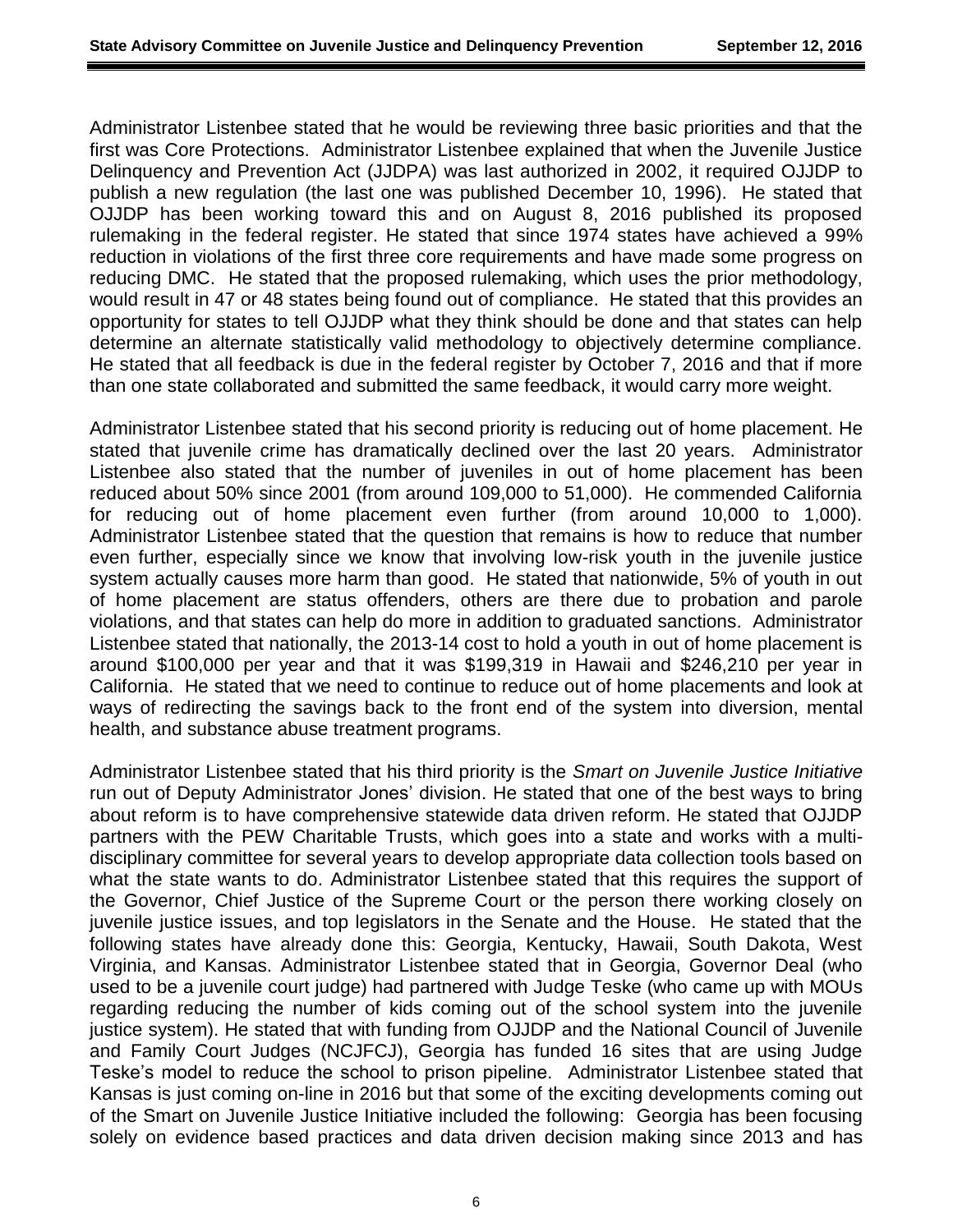seen a 17% reduction in secure confinement, a 51% reduction on youth awaiting placement, a 33% reduction in juvenile commitments, and the closure of two detention centers and one youth development campus totaling 269 beds taken off-line. He stated that Kentucky and Hawaii enacted legislation to reduce out of home placements and that Kentucky has seen a 45% reduction since the restrictions on probation and commitments took effect. He stated that Hawaii reduced admission to its Hawaii Youth Facility from 193 in 2008 to 47 in 2015. Administrator Listenbee stated that in July of 2016, West Virginia expanded their use of evidence based practices and community based alternatives with the evaluation of 12 existing Youth Reporting Centers and the opening of three additional centers. He stated that in April of 2016, South Dakota closed its state-run residential facility, the Star Academy, and began using evidence based practices statewide. He stated that California had led the way by reducing its California Youth Authority population from around 10,000 to 1,000 and that he welcomed California to come and present to the Attorney General's Coordinating Council meeting on what works, like Texas has done twice. Administrator Listenbee stated that he gave California credit for being one of only three states (with Michigan and Massachusetts) actively participating in the Attorney General's Defending Childhood Initiative.

Administrator Listenbee shared examples of available resource materials including the following publications: *Report of the Attorney General's National Task Force on Children Exposed to Violence*, especially chapter 6 which focuses on juvenile justice; *Confronting Commercial Sexual Exploitation and Sex Trafficking of Minors in the United States*, with individual *Guides for the Legal Sector, Health Care Sector, and Providers of Victim and Support Servic*es; *The National Strategy for Child Exploitation Prevention and Interdiction: A Report to Congress* (one of multiple initiatives on human trafficking); *Reforming Juvenile Justice: A Developmental Approach*, which includes the latest information on adolescent development and DMC; *Coming Into Focus: The Future of Juvenile Justice Reform*; and *OJJDP Annual Reports*. He stated that consensus has been gained for three major focus areas: adolescent development, understanding the impacts of trauma and trauma informed care, and evidence based practices. He also noted that the W. Haywood Burns Institute had been competitively selected to be the national Training and Technical Assistance provider for DMC and was working with the researcher Development Services Group. He noted that OJJDP has hired a Tribal Law Specialist and stated that American Indian and Alaskan Native children experience some of the highest rates of domestic violence, physical violence and sexual assault and stated that Hispanic Youth are one of the fastest growing populations coming into contact with the juvenile justice system. He stated that there is little research on Hispanic youth so OJJPD has sponsored several research studies and is looking for examples of programming that are effective with justice involved Hispanic youth. Administrator Listenbee stated that California may be able to provide some guidance in this area and asked that California continue to help OJJDP know what to focus on and share new information and ideas as California has always done.

#### **Robin Delany-Shabazz Presentation**

Ms. Delany-Shabazz stated that she would be providing a quick overview of the *Changing Minds Now* website under development, which encapsulates some aspects of the new public awareness campaign that resulted from the Attorney General's Task Force on Exposure to Violence (a collaboration between the Ad Council, Wanderman Agency, Futures Without Violence, and OJJDP). She stated that the campaign aims to raise awareness of trauma, its impact on children, and simple things adults can do to support them, such as the 5 healing gestures towards young people: celebrating them, comforting them, listening to them,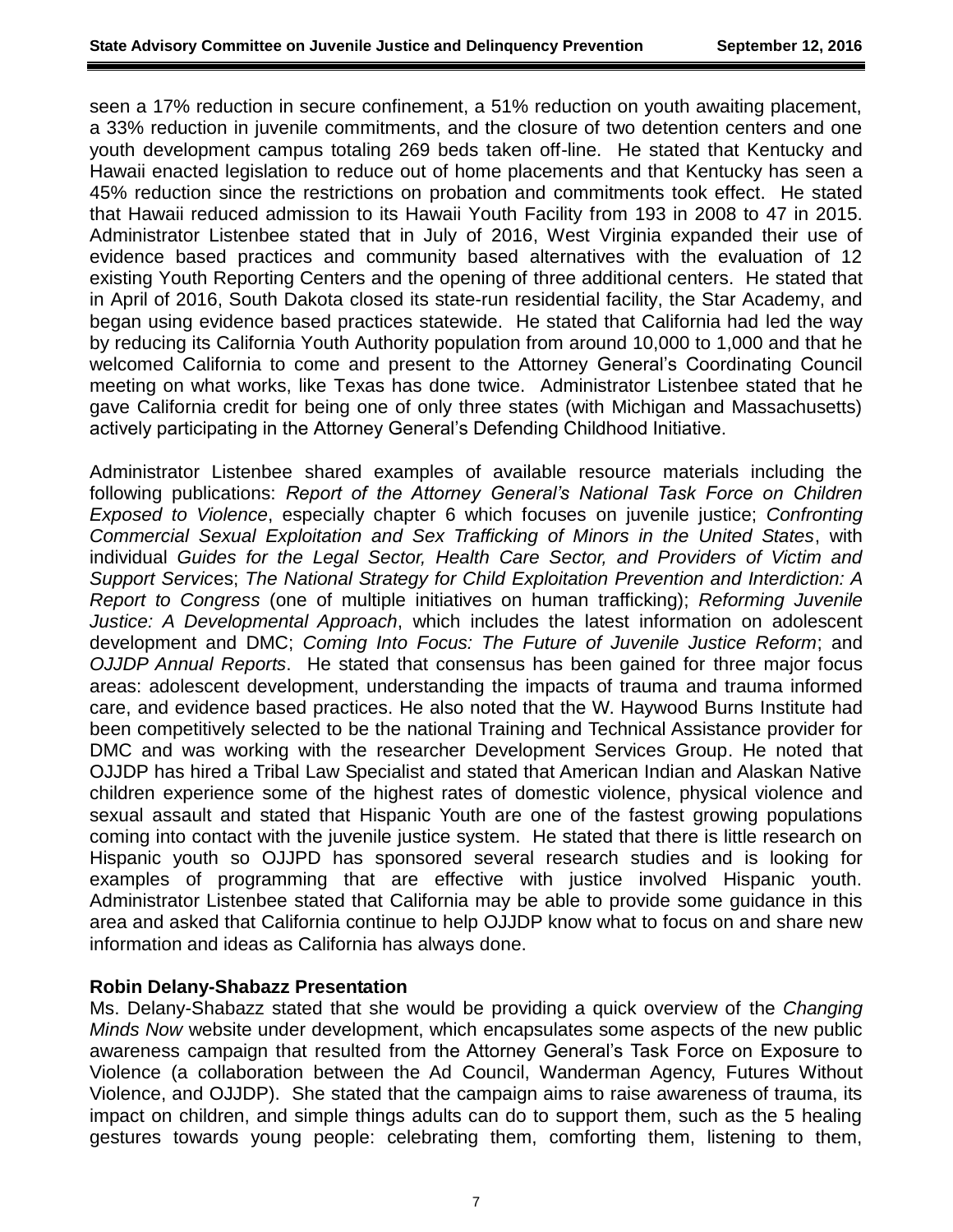collaborating with them, and inspiring them. Ms. Delany-Shabazz stated that the campaign hopes to help adults in school, health, and community settings to identify and provide support for youth who have experienced trauma. She shared several video segments that have been produced as a part of the campaign, that were introduced at the National Youth Summit in June, and that will be launched at the end of this month at [www.changingmindsnow.org](http://www.changingmindsnow.org/) with access to resources, toolkits, and these videos. She stated that the campaign will also reach people through social media, print, direct mail, posters, giveaways, and that by next year materials will be translated into Spanish. Ms. Delany-Shabazz stated that she would like to partner with state and national organizations to disseminate this information, get feedback, and help people incorporate it into what they do.

Ms. Delany-Shabazz asked if there were any questions or comments. Ms. Manheimer asked if this work was related to the work on *Children's Exposure to Violence* and stated that she is working with the International Association of Chiefs of Police (IACP) on developing a tool-kit for law enforcement that could benefit from including more of this information. Ms. Delany-Shabazz said that OJJDP is working with Futures Without Violence on developing a curriculum for schools, hopes to also roll out tool kits for probation and other professionals, and that OJJDP is working to incorporate the National Academy of Sciences research on adolescent development; trauma; and screening, assessment, and treatment throughout. James Anderson stated that the toolkit will be discussed at the IACP Conference in San Diego in October and that he will be participating on a panel with Judge Ramsey. Carly Dierkhising stated that there is a difference between trauma exposure that we want to prevent and traumatic stress that we want to treat. Ms. Delany-Shabazz stated that the Defending Childhood Initiative funded 8 communities that delve into this. She also stated that there are programs to support victims of violence, including make survivors of violence, such as the Healing Hurt People program in schools and hospitals. Mr. Jackson stated that California Department of Education (CDE) is looking at violence and trauma, that Jason Spencer from CDE is participating in the *Defending Childhood Initiative*, and that CDE wants to collaborate wherever possible. Ms. McBrayer stated would like to put OJJDP links on the BSCC and CDE websites and asked Ms. Delany-Shabazz how that should happen. Ms. Delany-Shabazz said that she would be happy to provide any technical assistance necessary. Ms. Howard stated that Futures Without Violence used to be called the Family Violence Prevention Council and stated that she was pleased to hear about its work. Administrator Listenbee thanked California again noting that it is demonstrating leadership by providing 6 of the 13 members on the Task Force on Children Exposed to Violence and that California has produced many leaders.

#### **Chryl Jones Presentation: OJJDP Resources & Support for State Advisory Groups**

Deputy Administrator Jones asked the SACJJDP what they think their roles and responsibilities are. Nancy O'Malley responded to say looking at data and policies such as the use of pepper spray in juvenile facilities, linking them to real data that help to guide new policies, and advising counties and agencies on best practices on interacting with youth. Ms. O'Malley also stated it isn't just changing the response of juvenile justice, but prioritizing prevention in the first place. Ms. Manheimer stated that San Mateo and its Juvenile Justice Commission incorporated federal and state priorities such as DMC and concepts such as "do no harm" in its grant making process. Ms. Biondi stated that what is going on in SACJJDP communities, such as human trafficking, should inform our roles. She stated that the Los Angeles Juvenile Court and Probation Deparment had collaborated to not criminalize girls involved in trafficking, but to instead treat them as victims. Ms. Biondi stated that Michelle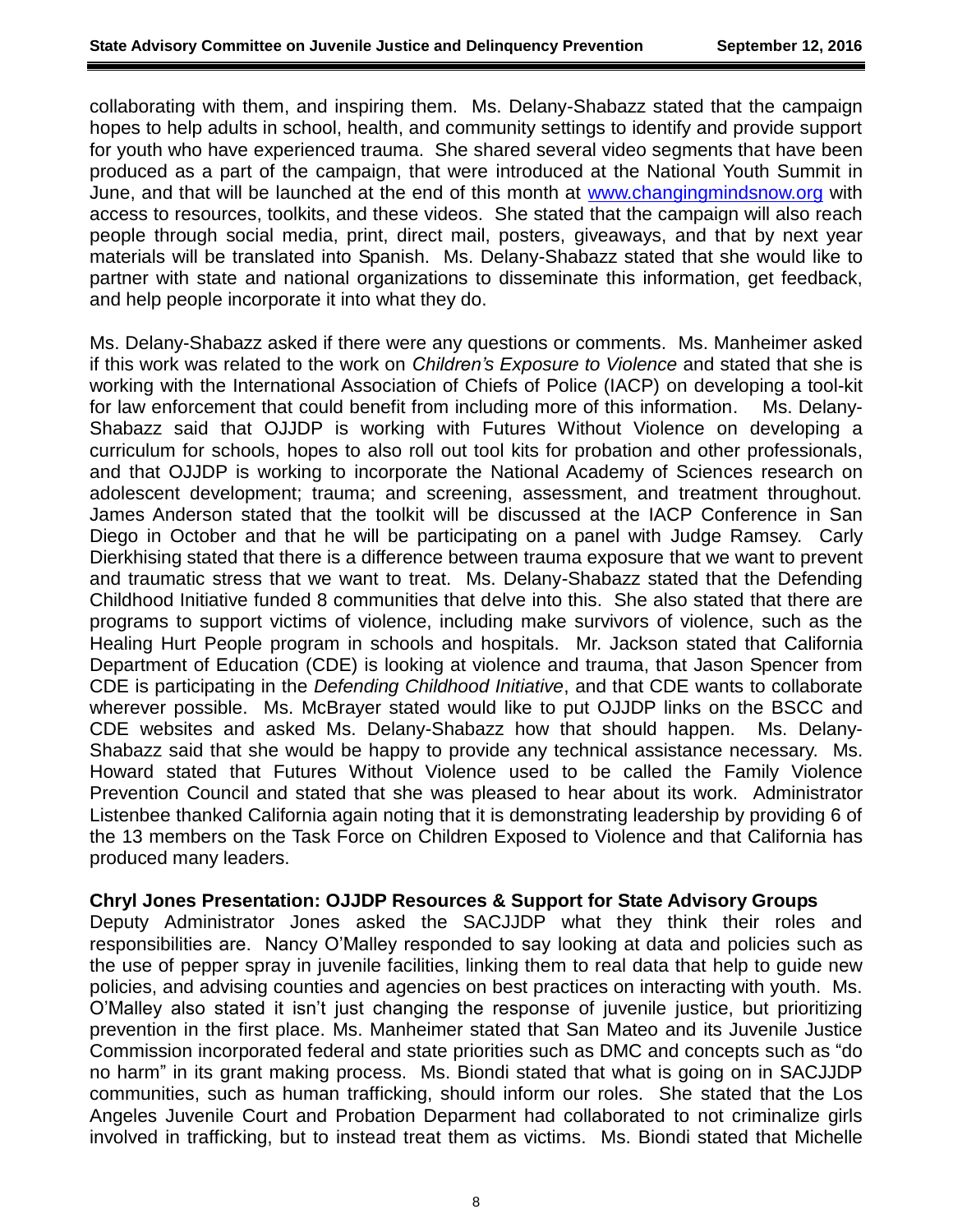Guymon at Probation had a lot of ideas about how these girls should be treated and that she had approached Ms. Biondi to discuss her ideas and ask her to help advocate that the grant funds be used in this way. She stated that the program developed was so successful that Los Angeles County was willing to continue funding it when the grant funds expired. Ms. Biondi stated that SACJJDP needs more data and information to prove that programs are successful so that counties will continue funding them and other counties can adopt them and continue their expansion.

Deputy Administrator Jones stated that many SAGs set priorities for all of the juvenile justice funding for the state, not just Title II. She stated that California's SAG, the SACJJDP, serves in an advisory capacity to the state administering agency, the BSCC. She stated that SAG responsibilities include developing the state's three year plan and DMC plan and ensuring compliance with JJDPA requirements such as SAG membership and provision of an annual report to the governor with recommendations on the state's compliance with the core requirements. Ms. McBrayer asked for more information on the annual report to the governor and stated that she does not think we have been doing that. Deputy Administrator Jones asked Lisa Hutchinson to provide some samples of annual reports to SACJJDP.

Deputy Administrator Jones then delivered a PowerPoint presentation that described resources available to the SACJJDP including: State Program Manager Ricco Hall, State Compliance Analyst Tina Borner, OJJDP's National Training and Technical Assistance Center/TTA 360, the Center for Coordinated Assistance to States, and the Reducing Racial and Ethnic Disparities TTA Center. Administrator Listenbee expressed thanks for the acronym R.E.D, for "Reducing Racial and Ethnic Disparities," which came from California. Deputy Administrator Jones also referenced *OJJDP's Model Programs Guide* and websites that provide information on evidence based programming: [www.ojjdp.gov/mpg,](http://www.ojjdp.gov/mpg) [www.crimesolutions.gov,](http://www.crimesolutions.gov/) and [www.youth.gov.](http://www.youth.gov/) Administrator Listenbee and Deputy Administrator Jones stated that members can view current OJJDP funding information on the Office of Justice Programs (OJP) website [www.ojjdp.gov](http://www.ojjdp.gov/) and non-DOJ funding information at [www.usaspending.gov.](http://www.usaspending.gov/) Ms. Delany-Shabazz stated that grantee and subgrantee information can be searched by zip code at [www.youth.gov.](http://www.youth.gov/)

Lisa Hutchison stated that CCAS was working with Merced and Solano Counties, which are in the process of assessing and making training recommendations about evidence based approaches in their youth detention facilities. She stated that she could provide more information once those projects are completed.

Ms. Brown stated she had heard at a conference that 5% of detained youth are status offenders and asked for the citation. Administrator Listenbee stated that it comes from *OJJDP's Statistical Briefing Book* and that he would provide her with that information. Administrator Listenbee stated that he wanted to return the conversation to American Indian and Alaskan Native youth, who have high rates of substance abuse and suicide, and noted that OJJDP is dedicated to addressing this population. He stated that OJJDP gives out around \$42 million in federal mentoring grants and noted that SAGs could ask those grantees to spend funds on local populations of American Indian and Alaskan Native youth. Ms. McBrayer stated that San Diego County alone has around 25 recognized tribal groups, more than most states, and stated that SACJJDP budgets much more to serve these populations (around \$300,000) than is required by the set-aside funding formula. Administrator Listenbee requested that SACJJDP prepare a bulletin on this that could be put on the Coalition for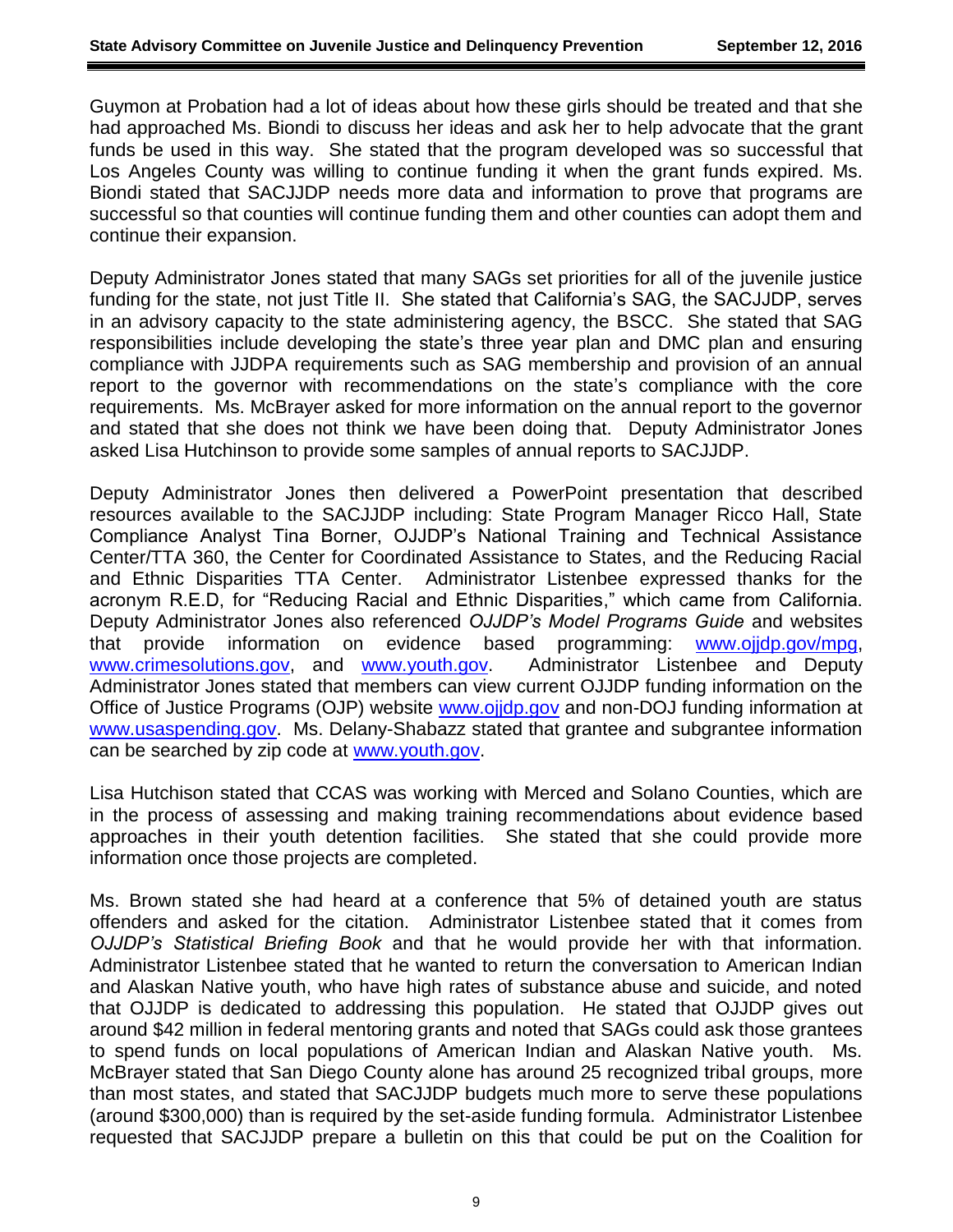Juvenile Justice's website [www.juvjustice.org](http://www.juvjustice.org/) and shared with other states. He noted that James Bell and the W. Haywood Burns Institute are currently working with the Choctaw Indians in Mississippi.

#### **Agenda Item D Public Comment**

Ms. McBrayer asked if there was any public comment. There was none.

## **Agenda Item E Accessing Resources to Address SACJJDP Areas of Focus – OJJDP CCAS**

Lisa Hutchinson, Project Director for the Center for Coordinated Assistance to States (CCAS), provided a Power Point presentation regarding the areas of focus and federal expectations of the SACJJDP. She also facilitated a discussion of the technical assistance and other resources available to the committee. Ms. Hutchinson stated that the National Research Council has determined three key ways juveniles differ from adults: that they are less able to regulate their behavior, more sensitive to external influences, and less able to make informed decisions requiring consideration of long-term consequences. She discussed the seven hallmarks of a developmental approach to juvenile justice and referenced the publications *Reforming Juvenile Justice: A Developmental Approach* and *Implementing Juvenile Justice Reform*. Ms. McBrayer stated it will be important to incorporate the developmental approach in future years' Title II Local Assistance Grant and R.E.D. applications. Ms. Hutchinson discussed JJDPA-specified SAG roles and responsibilities and provided examples of SAG innovations and reforms. She then led a discussion on what SACJJDP members would like from OJJDP and how they would like to see SACJJDP impact juvenile justice reform in California. She stated that she heard frustration that the Committee would like to be more active, that she has already opened a TTA 360 request for SACJJDP, and that CCAS is willing to assist SACJJDP on an as needed basis.

# **Agenda Item F Summary and Close**

Chair McBrayer reviewed items for the next meeting, which included the following: Committee members are to bring ideas to the October 12th meeting about three short term items they would like to present to the BSCC that they could pursue while BSCC continues to work on its long-term strategic plan; OJJDP counsel and BSCC counsel discussion regarding lobbying and political reform activities; Staff to develop a bulletin for OJJDP regarding its Tribal Youth Grant funding; Committee members to consider what resources they would like to link to the BSCC webpage; Staff to send out a list of the publications OJJDP shared during the meeting, the most recent Title II three-year plan annual update, the Compliance Monitoring and DMC updates, and the *Principles of Juvenile Justice in California*; and BSCC to follow up to determine who has been interviewed for appointment to the SACJJDP.

Ms. McBrayer stated that there will be a Title 15 Juvenile Justice Regulations Revision meeting in the morning and a JJSC meeting in the afternoon on September 13, 2016. She noted that the agenda for the next meeting will include a presentation on juvenile diversion and a presentation by Mr. Jackson and Ms. O'Malley on sexually exploited youth.